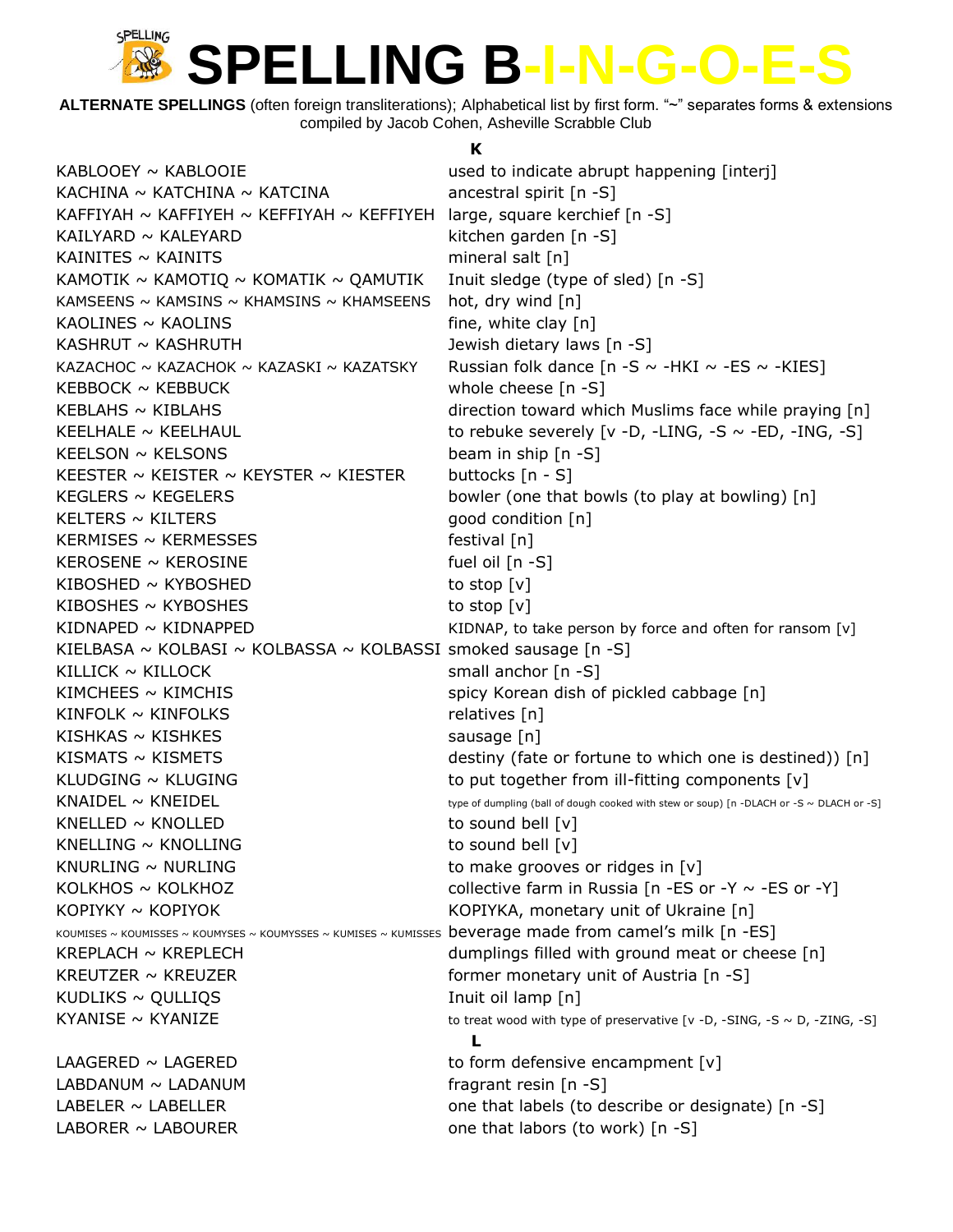**ALTERNATE SPELLINGS** (often foreign transliterations); Alphabetical list by first form. "~" separates forms & extensions compiled by Jacob Cohen, Asheville Scrabble Club

LACKERS  $\sim$  LACQUERS to coat with glossy substance  $[v]$  $LACKEYS \sim LACQUEYS$  to act in servile manner  $[v]$ LADRONES  $\sim$  LADRONS thief [n] LAGOONS  $\sim$  LAGUNAS  $\sim$  LAGUNES shallow body of water  $[n]$ LAMISTER ~ LAMSTER fugitive (one who flees) [n -S] LANIARD  $\sim$  LANYARD  $\sim$  Lany Langle subsets that the fastening rope on ship [n -S] LARDONS  $\sim$  LARDOONS thin slice of bacon or pork  $[n]$  $LARGESS \sim LARGESSE$  generosity  $[n -S]$ LASAGNA ~ LASAGNE Italian baked dish [n -S] LASCARS ~ LASHKARS East Indian sailor [n]  $LATTENS \sim LATTINS$  brass-like alloy  $[n]$ LAUWINES ~ LAWINES avalanche [n]  $LAVEROCK \sim LAVROCK$  songbird  $[n -S]$ LEAFIER ~ LEAVIER LEAFIER LEAFY, covered with leaves [adj] LEAFIEST ~ LEAVIEST LEATHERY, covered with leaves [adj] LECYTHUS  $\sim$  LEKYTHOS  $\sim$  LEKYTHUS oil jar used in ancient Greece LEUCEMIC ~ LEUKEMIC disease of blood-forming organs [adj] LEUCINES  $\sim$  LEUCINS amino acid [n] LEUCOMA  $\sim$  LEUKOMA  $\sim$  CEUKOMA LEVELED  $\sim$  LEVELLED LEVEL, to make even  $[v]$ LEVELER ~ LEVELLER one that levels (to make even) [n -S] LIBELEE ~ LIBELLEE defendant in type of lawsuit [n -S] LICENTE ~ LISENTE SENTE, monetary unit of Lesotho [n] LICHEES  $\sim$  LITCHIS  $\sim$  LYCHEES edible fruit of Chinese tree [n]  $LICHTLY \sim LIGHTLY$  to moderate degree [adv] LIGROIN ~ LIGROINE flammable liquid [n -S]  $LIKABLE \sim LIKEABLE$  pleasant  $[adj]$ LIKABLY ~ LIKEABLY LIKABLE, pleasant (pleasing) [adv]

LAICISE  $\sim$  LAICIZE to free from clerical control [v -D, -SING, -S  $\sim$  -D, -ZING, -S] LALLANS  $\sim$  LALLANDS  $\sim$  LOWLANDS area of land lying lower than adjacent country [n] LALLYGAG ~ LOLLYGAG to dawdle (to waste time) [v -GGED, -GGING, -S] LAMBAST  $\sim$  LAMBASTE to beat severely [v -ED, -ING, -S  $\sim$  -ED, -TING, -S] LANDMAN ~ LANDSMAN one who lives and works on land [n -MEN] LANGRAGE  $\sim$  LANGREL shot formerly used in naval warfare  $[n -S]$  $\text{LANDLIN} \sim \text{LANDLINE}$  fatty substance obtained from wool [n -S] LAPELED ~ LAPELLED LAPEL LAPEL, extension of collar of garment [adj] LAPPERED  $\sim$  LOPPERED to curdle (to congeal from fluid to solid) [v] LAPPERS  $\sim$  LOPPERS to curdle (to congeal from fluid to solid) [v]  $LAPSABLE \sim LAPSIBLE$  LAPSIBLE LAPSE, to fall from previous standard [adj] LECHING ~ LETCHING to engage in lechery (excessive sexual indulgence) [v] LEGALISE  $\sim$  LEGALIZE to make lawful  $[v -D, -SING, -S \sim -D, -ZING, -S]$ LEUCEMIA ~ LEUKEMIA disease of blood-forming organs [n -S] LIBELED ~ LIBELLED LIBEL, to make or publish defamatory statement about [v] LIBELER  $\sim$  LIBELLER  $\sim$  TIBELLER and the statement about) [n -S] LICENCEE ~ LICENSEE one that is licensed (to issue or grant authoritative permission) [n -S] LICENCER  $\sim$  LICENSER  $\sim$  LICENSOR one that licenses (to issue or grant authoritative permission) [n -S]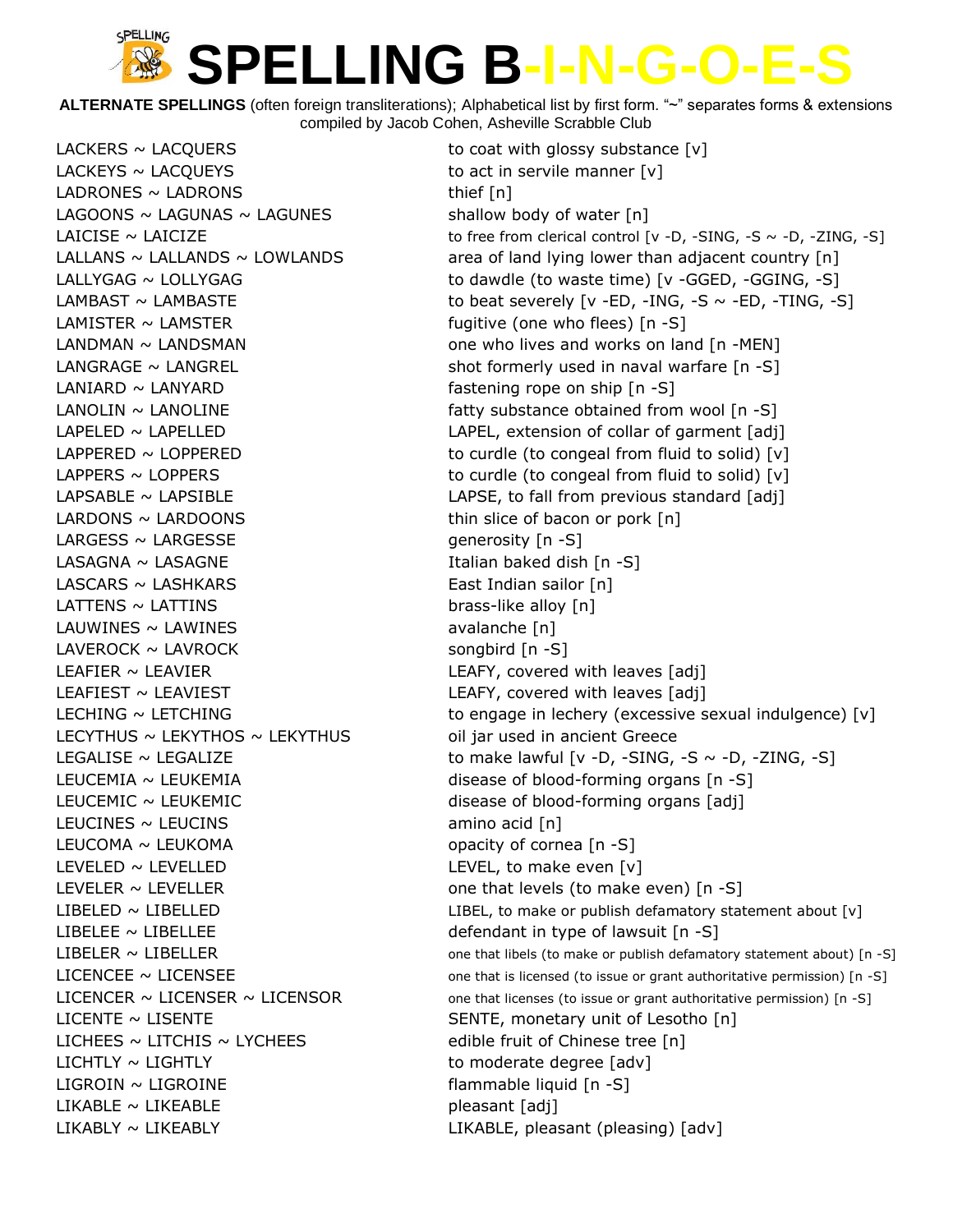**ALTERNATE SPELLINGS** (often foreign transliterations); Alphabetical list by first form. "~" separates forms & extensions compiled by Jacob Cohen, Asheville Scrabble Club

 $LINABLE \sim LINEABLE$  lying in straight line  $[adi]$  $LINALOL \sim LINALOOL$  fragrant alcohol  $[n -S]$ LINGUICA ~ LINGUISA spicy Portuguese sausage [n -S] LINGUINE ~ LINGUINI type of pasta [n -S] LINTELS  $\sim$  LINTOLS horizontal supporting beam [n] LITCHIS ~ LYCHEES edible fruit of Chinese tree [n] LITORAL ~ LITTORAL coastal region [n -S]  $LIVABLE \sim LIVEABLE$  suitable for living  $[adj]$  $LOGGATS \sim LOGGETS$  old English throwing game  $[n]$  $LOMENTA \sim LOMENTS$  type of plant pod [n] LONGANS ~ LUNGANS edible fruit of Chinese tree [n] LOONEYS ~ LOONIES extending the coin worth one Canadian dollar [n]  $LOUVERED \sim LOUVRED$  type of window  $[adj]$  $L$ OUVERS  $\sim$  LOUVRES type of window [n] LOWLIFE  $\sim$  LOWLIFER despicable person  $[n -S]$ LUCERNES  $\sim$  LUCERNS alfalfa [n] LUNGEES  $\sim$  LUNGYIS and the lotter worn by men of India [n] LURDANES  $\sim$  LURDANS lazy or stupid person  $[n]$ LUTECIUM  $\sim$  LUTETIUM metallic element  $[n - S]$ LUTEFISK  $\sim$  LUTFISK dried codfish [n -S]  $MACABER \sim MACABRE$  gruesome [adj] MACHZORS  $\sim$  MAHZORIM  $\sim$  MAHZORS Jewish prayer book [n]  $MACKLED \sim MACULED$  to blur in printing  $[v]$ 

LINCHPIN  $\sim$  LYNCHPIN locking pin inserted in end of shaft  $[n -S]$  $LINNEYS \sim LINNIES$  row of rooms across back of house  $[n]$ LIONISE  $\sim$  LIONIZE to treat or regard as celebrity [v -D, -SING, -S  $\sim$  -D, -ZING, -S] LIONISER  $\sim$  LIONIZER one that lionizes (to treat or regard as celebrity [n -S] LIQUEFY ~ LIQUIFY to make or become liquid [v -FIED, -ING, -FIES] LIVEYERS  $\sim$  LIVIERS  $\sim$  LYVIERS  $\sim$  LYVIERS permanent resident of Newfoundland [n] LOADSTAR  $\sim$  LODESTAR star used as point of reference  $[n -S]$ LOBSTICK  $\sim$  LOPSTICK tree with its lower branches trimmed [n -S] LOCALISE  $\sim$  LOCALIZE to confine to particular area  $[v -D, -SING, -S \sim -D, -ZING, -S]$ LOCATER  $\sim$  LOCATOR  $\sim$  100 me that locates (to determine position of) [n -S]  $\text{LOCULAR} \sim \text{LOCULAR}$   $\sim$   $\text{LOCULAR}$   $\sim$   $\text{Loc}$  having or divided into loculi (small cell-like chamber) [adj] LOGICISE  $\sim$  LOGICIZE to reason  $[v -D, -SING, -S \sim -D, -ZING, -S]$  $LOLLIPOP \sim LOLLYPOP$  end of stick  $[n - S]$  $LOOKISM \sim LOOKSISM$  discrimination based on physical appearance  $[n -S]$ LORIMER  $\sim$  LORINER maker of implements for harnesses and saddles [n -S] LOVABLE  $\sim$  LOVEABLE that attract love [adj] LUMENAL  $\sim$  LUMINAL  $\sim$  LUMEN, inner passage of tubular organ [adj] LUNGEING ~ LUNGING LUNGE, to make forceful forward movement [v] LUTANIST  $\sim$  LUTENIST  $\sim$  10. TENSE and the who plays lute (stringed musical instrument) [n -S] LYRICISE  $\sim$  LYRICIZE  $\sim$  to write lyrics [v -D, -SING, -S  $\sim$  -D, -ZING, -S] **M** MACCABAW  $\sim$  MACCABOY  $\sim$  MACCOBOY type of snuff (powdered tobacco) [n -S]  $MACKLES \sim MACULES$  to blur in printing  $[v]$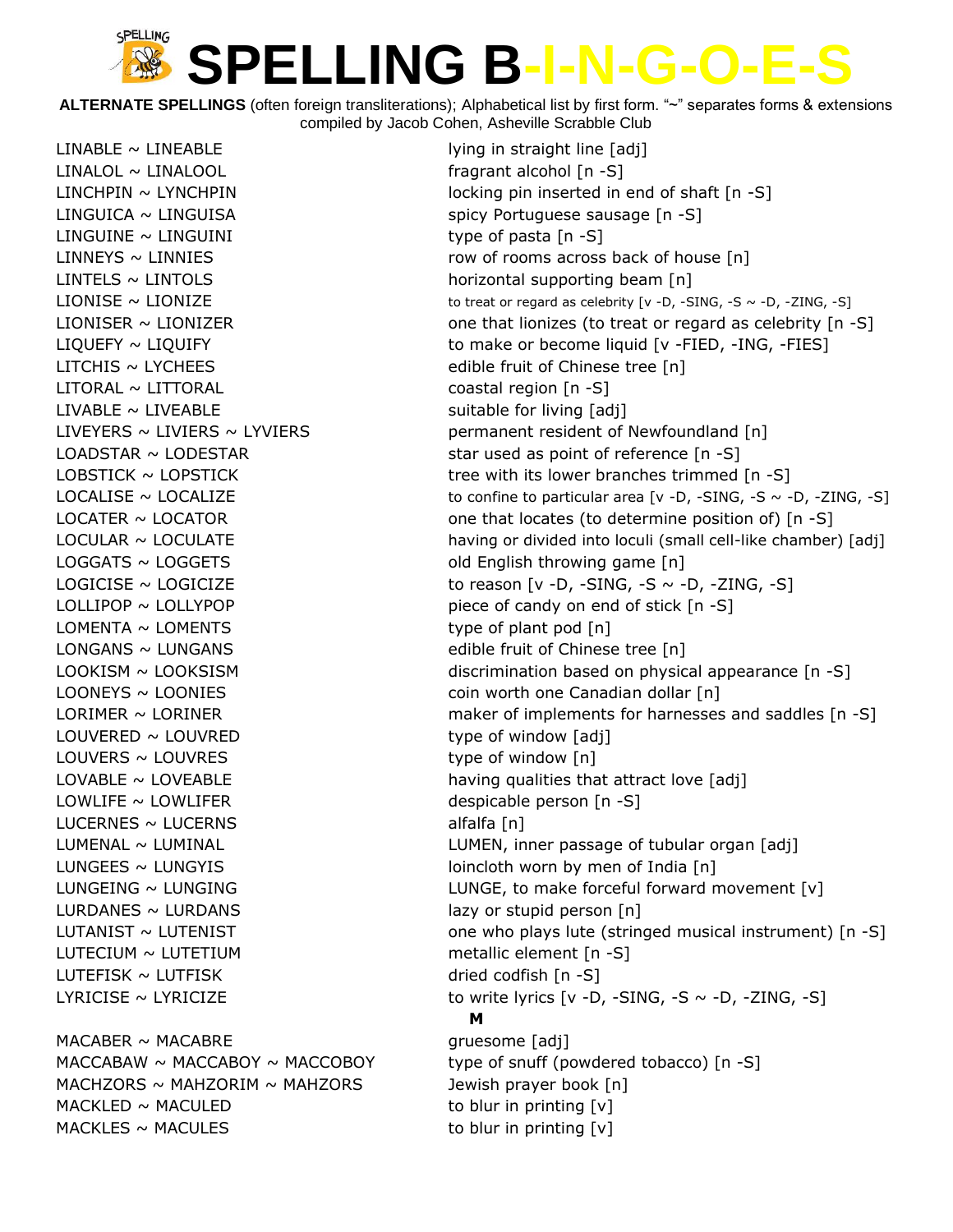**ALTERNATE SPELLINGS** (often foreign transliterations); Alphabetical list by first form. "~" separates forms & extensions compiled by Jacob Cohen, Asheville Scrabble Club

MADRASA ~ MADRASAH ~ MADRASSA ~ MEDRESE Muslim school  $[n -S]$ MADRONA ~ MADRONE ~ MADRONO evergreen tree  $[n -S \sim -S \sim -S]$  $MADZOON \sim MATZOON$  food made from milk  $[n -S]$ MAHJONG  $\sim$  MAHJONGG  $\sim$  10 mm  $\sim$  9 mm  $\sim$  9 mm  $\sim$  9 mm  $\sim$  9 mm  $\sim$  9 mm  $\sim$  9 mm  $\sim$  9 mm  $\sim$  9 mm  $\sim$  9 mm  $\sim$  9 mm  $\sim$  9 mm  $\sim$  9 mm  $\sim$  9 mm  $\sim$  9 mm  $\sim$  9 mm  $\sim$  9 mm  $\sim$  9 mm  $\sim$  9 mm  $\sim$  9 m MAIHEMS  $\sim$  MAYHEMS  $\sim$  MAYHEMS offense of willfully maiming person [n -S]  $MAIOLICA \sim MAJOLICA$  type pf pottery  $[n -S]$  $MAKABLE \sim MAKEABLE$  MAKE, to cause to exist [adj] MALAMUTE  $\sim$  MALEMIUT  $\sim$  MALEMUTE Alaskan sled dog [n -S]  $MALARKEY \sim MALARKY$  nonsense [n -S  $\sim$  -KIES] MAMEYES  $\sim$  MAMMEES  $\sim$  MAMMEYS tropical tree [n] MAMILLA  $\sim$  MAMMILLA  $\sim$  10 mipple (protuberance on breast) [n -E]  $MAMLUKS \sim MAMELUKS$  slave in Muslim countries [n]  $MAMMETS \sim MAUMETS$  idol (object of worship)  $[n]$ MAMZERS ~ MOMSERS ~ MOMZERS bastard (illegitimate child)  $[n]$ MANDREL  $\sim$  MANDRIL shaft on which tool is mounted [n -S]  $MANGABY \sim MANGABEY$  is a set of long-tailed monkey  $[n - S \sim -BIES]$  $MANGELS \sim MANGOLDS$  variety of beet [n]  $MANIKIN \sim MANNIKIN$  anatomical model of human [n -S]  $MANILAS \sim MANILLAS$  strong paper [n]  $MANIOCAS \sim MANIOCS$  tropical plant [n] MANITOS  $\sim$  MANITOUS  $\sim$  MANITUS Algonquian Indian deity [n] MANWARD ~ MANWARDS toward man [adv]  $MARABOU \sim MARABOUT$  African stork [n -S] MARGENTS  $\sim$  MARGINS to provide with margin (small border) [v]  $MARKHOOR \sim MARKHOR$  wild goat  $[n -S]$ MARLINE  $\sim$  MARLING  $\sim$  matrices in the state of the state of ship [n -S] MARQUESS ~ MARQUIS **European nobleman** [n -ES] MARSHAL  $\sim$  MARSHALL  $\sim$  MARSHALL to put in proper order [v -ED, -ING, -S] MASKEGS  $\sim$  MUSKEGS marsh (tract of low, wet land) [n]  $MASKERS \sim MASQUERS$  one that wears mask [n] MASTABA ~ MASTABAH  $\sim$  MASTABAH ancient Egyptian tomb [n -S] MATSAHS  $\sim$  MATZAHS  $\sim$  MATZOHS unleavened bread [n]  $M$ AUSIER ~ MAUZIER foggy, misty  $[adj]$  $M_A$ USIEST ~ MAUZIEST  $\sim$  MAUZIEST  $\sim$  misty  $[adj]$  $MAZOURKA \sim MAZURKA$   $\sim$   $MAZURKA$  Polish dance  $[n - S]$ MEGAPOD ~ MEGAPODE large-footed bird [n -S]  $MEGILLA \sim MEGILLAH$  long, involved story [n -S] MELODEON ~ MELODION small accordion [n -S]  $MELODISE \sim MELODIZE$  to compose melody (agreeable succession of musical sounds) [v -D, -SING, -S ~ -D, -ZING, -S]

MAGILPS  $\sim$  MEGILPHS  $\sim$  MEGILPS substance with which pigments are mixed in painting [n] MANTLET  $\sim$  MANTELET mobile screen used to protect soldiers [n -S] MARVELED  $\sim$  MARVELLED  $\sim$  MARVEL, to be filled with wonder or astonishment [v] MAXIMISE  $\sim$  MAXIMIZE to make as great as possible [v -D, -SING, -S  $\sim$  -D, -ZING, -S]  $MEAGERLY \sim MEAGRELY$  MEAGER, deficient in quantity or quality  $\lceil adv \rceil$  $MEDALED \sim MEDALLED$  MEDALLED MEDAL, to honor with medal (commemorative piece of metal) [v]  $MEDEVAC \sim MEDIVAC$  To evacuate wounded from battlefield by helicopter [v -ED, -ING, -S or -CKED, -CKING, -S]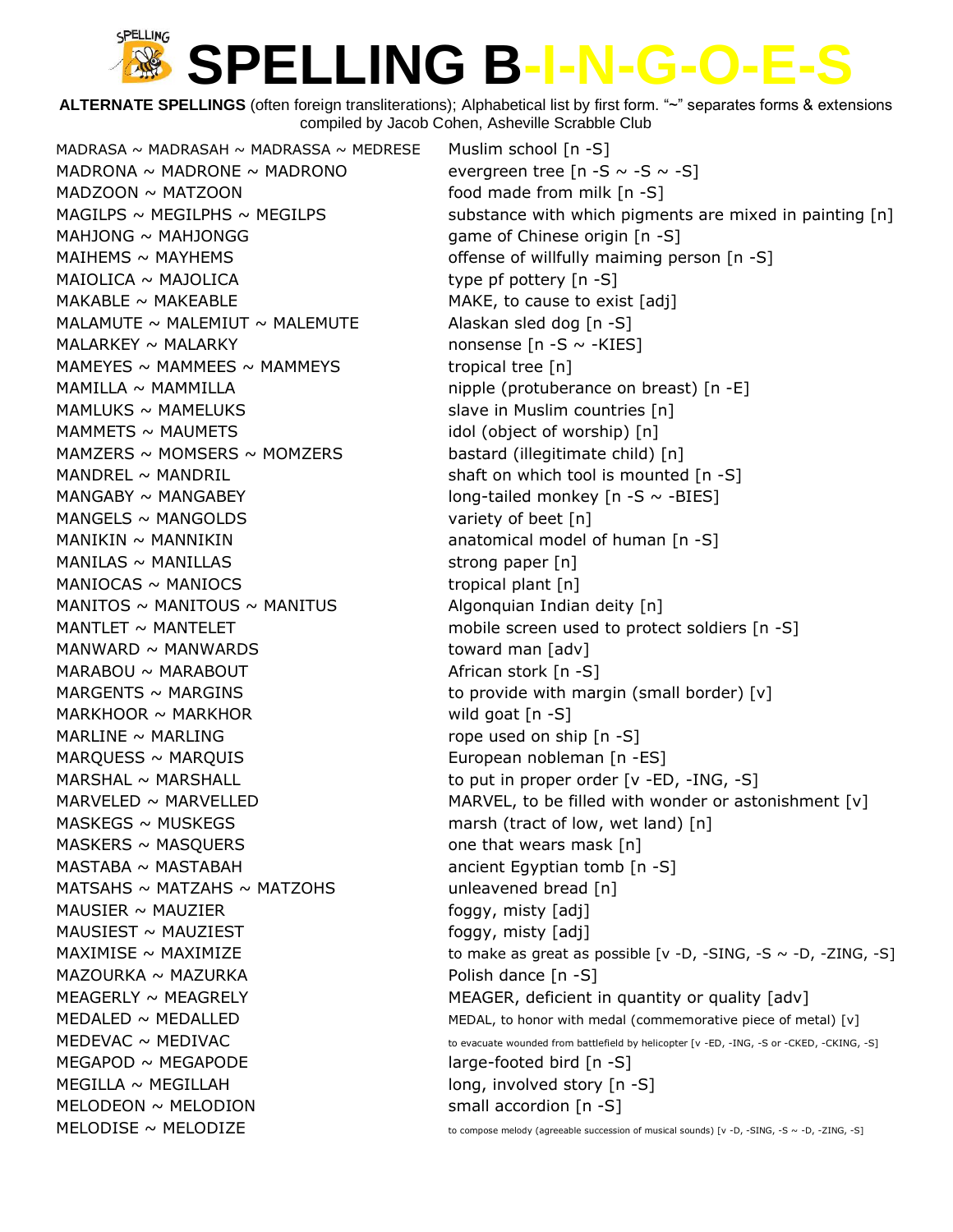**ALTERNATE SPELLINGS** (often foreign transliterations); Alphabetical list by first form. "~" separates forms & extensions compiled by Jacob Cohen, Asheville Scrabble Club

MEMENTO  $\sim$  MOMENTO something that serves s reminder of past  $[n -S$  or -ES MEMORISE  $\sim$  MEMORIZE to commit to memory  $[v - D, -SING, -S \sim -D, -ZING, -S]$ MENFOLK  $\sim$  MENFOLKS men of family or community  $[n]$ MENSCHEN  $\sim$  MENSCHES  $\sim$  MENSHEN  $\sim$  MENSHES admirable person [n]  $MESCALS \sim MEZCALS$  cactus [n] MESHUGA ~ MESHUGAH ~ MESHUGGA ~ MESHUGGE crazy [adj] MESQUITS ~ MESQUITES ~ MEZQUITS ~ MEZQUITES ~ MUSKITS spiny tree or shrub  $\lceil n \rceil$ MESTESO  $\sim$  MESTINO  $\sim$  MESTIZO person of mixed ancestry n -S or -ES  $\sim$  -S or -ES  $\sim$  -S or -ES]  $METALED \sim METALLED$  METALLED METAL, to cover with metal (any of various ductile, fusible, and lustrous substances) [v] METALISE  $\sim$  METALIZE to treat with metal [v -D, -SING, -S  $\sim$  -D, -ZING, -S]  $METHOXY \sim METHOXYL$  containing certain chemical group [adj] MEZEREON ~ MEZEREUM **depart of the state of the state of the state of the state of the state of the state of the state of the state of the state of the state of the state of the state of the state of the state of the state** MEZUZAS ~ MEZUZAHS ~ MEZUZOT ~ MEZUZOTH Judaic scroll [n]  $MICELLES \sim MICELLS$  coherent strand or structure in fiber [n]  $MICRONS \sim MKRONS$  unit of length  $[n]$  $MIDSIZE ~ MIDSIZED$  intermediate size [adj] MIJNHEER  $\sim$  MYNHEER  $\sim$  MYNHEER  $\sim$  000 mm  $\sim$  50 mm  $\sim$  50 mm  $\sim$  50 mm  $\sim$  50 mm  $\sim$  50 mm  $\sim$  50 mm  $\sim$  50 mm  $\sim$  50 mm  $\sim$  50 mm  $\sim$  50 mm  $\sim$  50 mm  $\sim$  50 mm  $\sim$  50 mm  $\sim$  50 mm  $\sim$  50 mm  $\sim$  50 m MIKVAHS  $\sim$  MIKVEHS  $\sim$  MIKVOTH place for ritual bath for Orthodox Jews [n] MILADIES ~ MILADIS THE RESOLUTION CONSUMING English gentlewoman [n] MILAGES  $\sim$  MILEAGES total distance expressed in miles  $[n]$ MILLEPED ~ MILLIPED multi-legged arthropod [n -S]  $MIMBARS \sim MINBARS$  Minder Muslim pulpit  $[n]$ MINIMISE  $\sim$  MINIMIZE to make as small as possible  $[v -D, -SING, -S -D, -ZING, -S]$  $MINNIES \sim MINNOWS$  small fish [n] MISHMASH ~ MISHMOSH confused mixture [n -ES] MISTEUK  $\sim$  MISTOOK MISTAKE, to interpret wrongly  $[v]$  $MISWRIT \sim MISWROTE$  MISWRITE, to write incorrectly [v]  $M$ THERS ~ MOTHERS mother [n] MITSVAH ~ MITZVAH **commandment of Jewish law [n -S or -VOTH**]  $MIXABLE \sim MIXIBLE$  MIX. To out together in one mass [adj] MOBILISE  $\sim$  MOBILIZE to put into movement [v -D, -SING, -S  $\sim$  -D, -ZING, -S] MODELED  $\sim$  MODELLED MODEL, to plan or form after pattern  $[v]$ MODELER  $\sim$  MODELLER  $\sim$  models [n -S] MOFETTE  $\sim$  MOFFETTE noxious emanation from fissure in earth [n -S] MOGHULS ~ MUGHALS mogul (important person) [n] MOHALIM ~ MOHELIM MOHEL, person who performs Jewish ritual circumcision [n]  $MOLDIER \sim MOLDIER$  MOLDIER MOLDY, musty  $[adj]$ MOLDING  $\sim$  MOULDING  $\sim$  1000 mm and long, narrow strip used to decorate surface [n -S]  $MOLLAHS \sim MULLAHS$  Muslim religious leader or teacher [n] MOLLUSC  $\sim$  MOLLUSK any of phylum of soft-bodied invertebrates  $\lceil n - S \rceil$ MOLTERS  $\sim$  MOULTERS  $\sim$  molto that molts (to cast off outer covering) [n] MOLTING  $\sim$  MOULTING to cast off outer covering  $[v]$ MONACID  $\sim$  MONOACID  $\sim$  100 type of acid (type of chemical compound) [n -S] MONETISE ~ MONETIZE to coin into money [v -D, -SING, -S ~ -D, -ZING, -S]  $MONGOES \sim MUNGOES$  in the low quality wool  $[n]$ MONICKER  $\sim$  MONIKER name [n -S]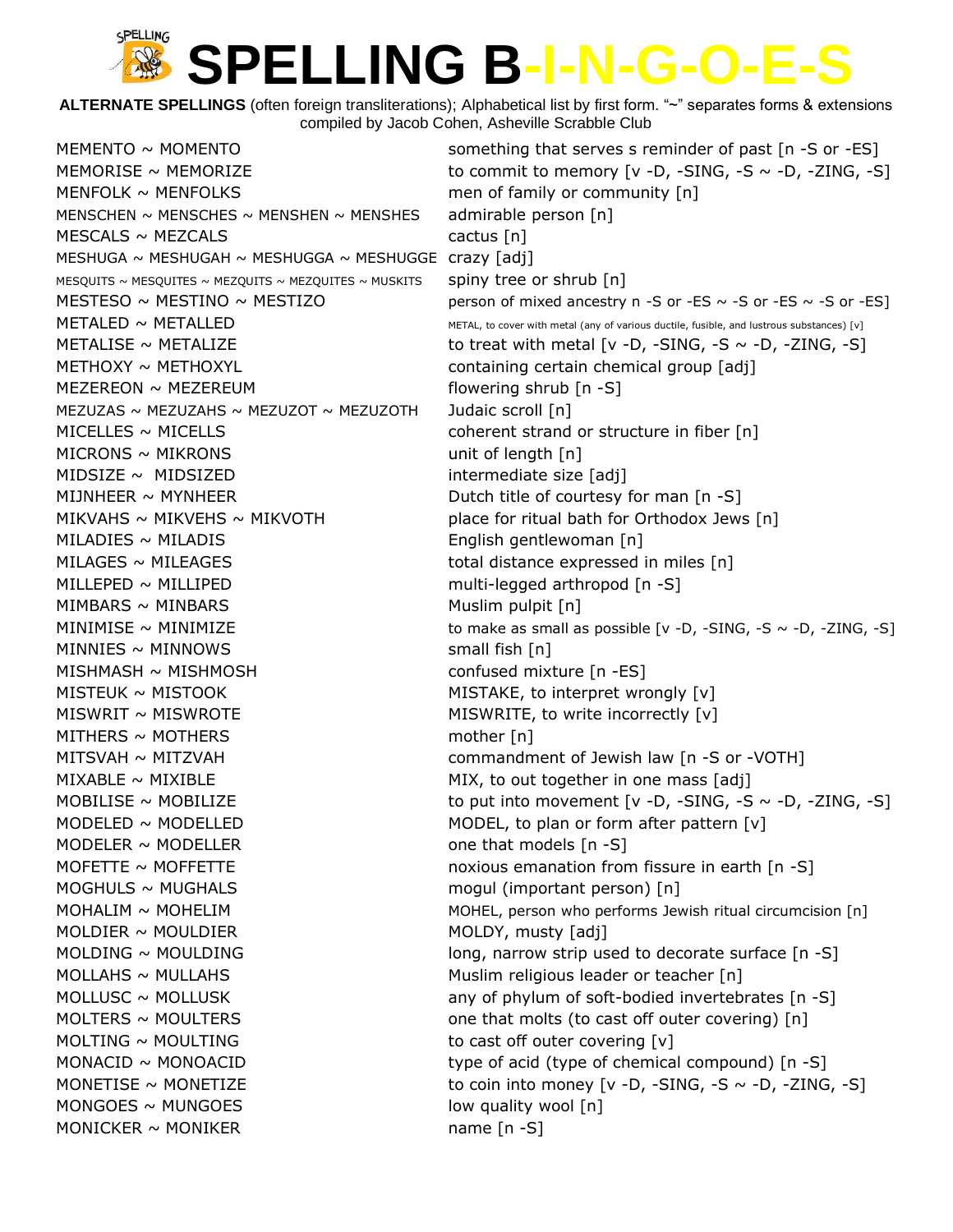**ALTERNATE SPELLINGS** (often foreign transliterations); Alphabetical list by first form. "~" separates forms & extensions compiled by Jacob Cohen, Asheville Scrabble Club

MOOCHED  $\sim$  MOUCHED  $\sim$  MOUCHED to obtain without paying  $[v]$ MOOCHES  $\sim$  MOUCHES  $\sim$  MOUCHES MORIONS  $\sim$  MORRIONS type of helmet [n] MORPHIA ~ MORPHIN ~ MORPHINE narcotic alkaloid  $[n -S]$ MOTLEYER ~ MOTLIER composed of diverse elements [adj]  $M$ OUFLON ~ MOUFFLON wild sheep  $[n - S]$ MOUJIKS ~ MUZHIKS ~ MUZJIKS Russian peasant  $[n]$ MOVABLE  $\sim$  MOVEABLE something that can be moved  $[n -S]$ MOVABLY  $\sim$  MOVEABLY  $\sim$  MOVEABLY so as to be capable of moving [adv] MUCLUCS  $\sim$  MUKLUKS  $\sim$  MUCKLUCKS soft boot worn by Inuits [n] MUENSTER  $\sim$  MUNSTER mild cheese [n -S] MUGGARS  $\sim$  MUGGERS  $\sim$  MUGGURS large Asian crocodile [n]  $MULLEINS \sim MULLENS$  Eurasian herb [n] MUNTINGS  $\sim$  MUNTINS  $\sim$  MUNNIONS dividing strip for window panes [n] MUNTJAC  $\sim$  MUNTJAK small Asian deer [n -S] MUSCADEL  $\sim$  MUSCADET  $\sim$  MUSCATEL wine made from muscat grapes [n -S] MYRIAPOD ~ MYRIOPOD multi-legged arthropod [n -S]  $NAMABLE \sim NAMEABLE$  NAME, to give title to  $[adj]$ NANDINS ~NANDINAS evergreen shrub [n]  $NANKEENS \sim NANKINS$  cotton fabric  $[n]$ NAPHTHOL ~ NAPHTOL chemical compound [n -S]  $NARCEIN \sim NARCEINE$  opium derivative  $[n - S]$ NARGHILE  $\sim$  NARGILE  $\sim$  NARGILEH hookah (water pipe) [n -S] NARRATER  $\sim$  NARRATOR one that narrates (to tell story) [n -S] NARWHALS  $\sim$  NARWALES  $\sim$  NARWALS arctic aquatic mammal [n] NEGLIGE ~ NEGLIGEE woman's dressing gown [n -S]

 $MORALISE \sim MORALIZE$  to explain in moral (pertaining to principles of right and wrong) sense [v -D, -SING, -S ~ -D, -ZING, -S] MORTICE  $\sim$  MORTISE to join or fasten securely [v -D, -CING, -S  $\sim$  -D, -SING, -S] MOTORISE  $\sim$  MOTORIZE to equip with motor vehicles [v -D, -SING, -S  $\sim$  -D, -ZING, -S]  $MOUSAKA \sim MOUSSAKA$  Middle Eastern dish of meat and eggplant [n -S] MOVIEOLA  $\sim$  MOVIOLA  $\sim$  MOVIOLA MOZETTA ~ MOZZETA **hooded cape worn by bishops [n** -TAS or -TE]  $MUCINOID \sim MUCINOUS$  MUCIN MUCIN, protein secreted by mucous membranes [adj] MUEDDIN  $\sim$  MUEZZIN Muslim crier who calls faithful to prayer  $[n -S]$ MURALED  $\sim$  MURALLED  $\sim$  MURAL, painting applied directly to wall or ceiling [adj] MURDERS  $\sim$  MURTHERS to kill unlawfully with premediated malice [v] MURRHINE  $\sim$  MURRINE **pertaining to murra (substance used to make fine vases and cups in ancient Rome)** [adj] MYELINES  $\sim$  MYELINS  $\sim$  MYELINS  $\sim$  100 m  $\sim$  fatty substance that encases certain nerve fibers [n] **N**  $NASALISE \sim NASALIZE$  to produce sounds nasally (through nose) [v -D, -SING, -S ~ -D, -ZING, -S] NEBULISE  $\sim$  NEBULIZE to reduce to fine spray  $[v -D, -SING, -S \sim -D, -ZING, -S]$  $NEGATER \sim NEGATOR$  one that negates (to nullify (to make useless r ineffective) [n -S]  $NICKELED \sim NICKELLED$  NICKEL, to plate with nickel (metallic element) [v]  $NICKELS \sim NICKLES$  plate with nickel (metallic element)  $[v]$  $NICOTIN \sim NICOTINE$  poisonous alkaloid in tobacco  $[n -S]$ 

NILGAIS ~ NILGHAIS ~ NYLGHAIS ~ NILGAUS ~ NILGHAUS ~ NYLGHAUS large antelope (ruminant mammal) [n]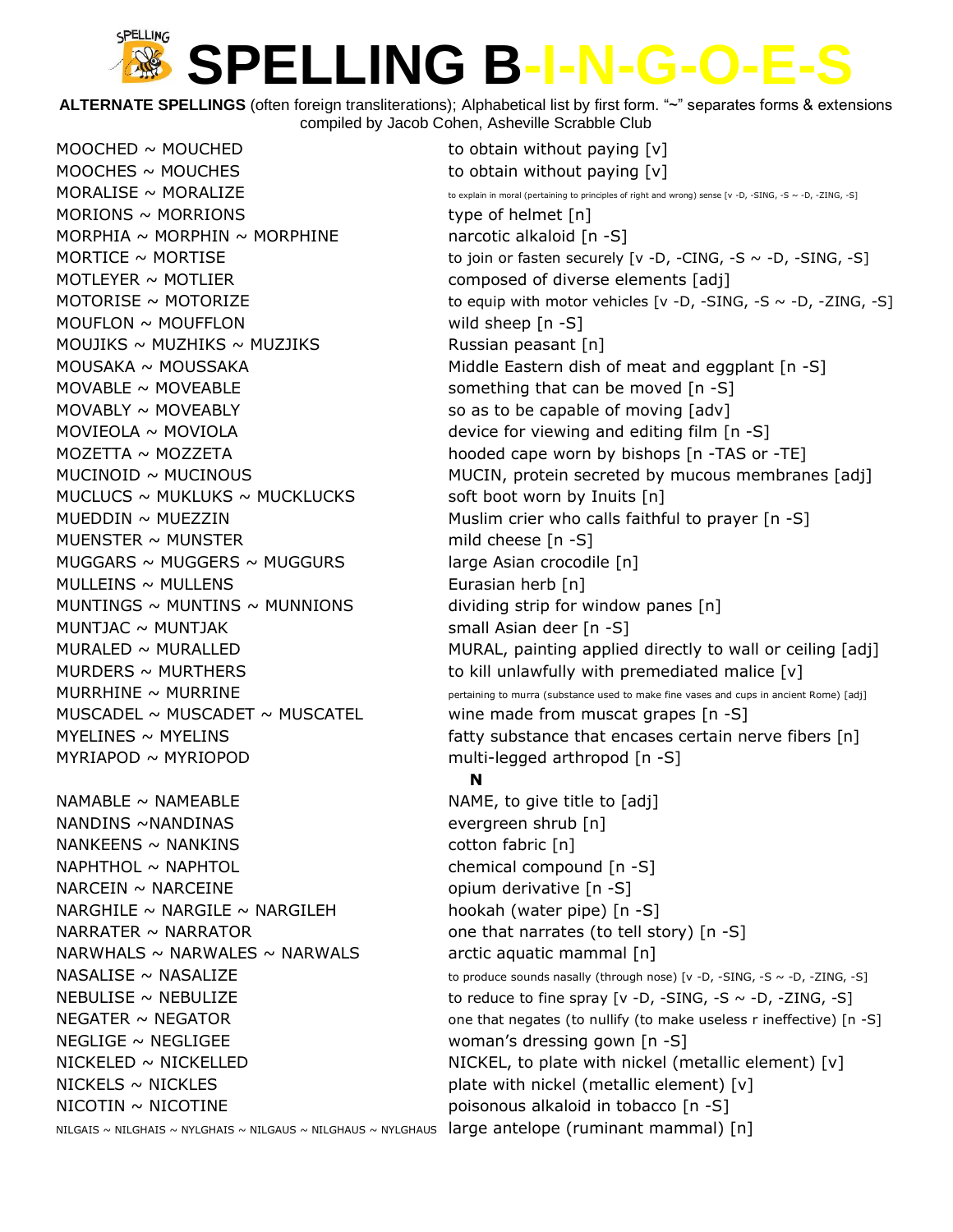**ALTERNATE SPELLINGS** (often foreign transliterations); Alphabetical list by first form. "~" separates forms & extensions compiled by Jacob Cohen, Asheville Scrabble Club

NITRIDES ~ NITRIDS compound of nitrogen [n]  $NITRILES \sim NITRILS$  chemical compound  $[n]$  $NOMBLES \sim NUMBLES$  animal entrails  $[n]$ NONESUCH  $\sim$  NONSUCH person or thing without equal [n -ES]  $NOODGED \sim NUDZHED$  to nag [v]  $NOODGES \sim NUDZHES$  to nag [v]  $NUDNICKS \sim NUDNIKS$  annoying person [n] NUMCHUCK  $\sim$  NUNCHAKU  $\sim$  NUNCHUCK  $\sim$  NUNCHUK Japanese weapon [n -S] NUTGRASS  $\sim$  NUTSEDGE perennial herb [n -ES  $\sim$  -S] OFFENCE  $\sim$  OFFENSE violation of moral or social code [n -S] OLEFINES ~ OLEFINS alkene (type of chemical compound) [n]  $OMICRON \sim OMIKRON$  Greek letter [n -S]  $OMNIVORA \sim OMNIVORES$  animal that eats all kinds of food [n] ONERIER  $\sim$  ORNERIER stubborn and mean-spirited [adj]  $\overline{O}$  ONERIEST  $\sim$  ORNERIEST stubborn and mean-spirited [adj]  $OOMIACS \sim OOMIAKS \sim UMIACKS$  open Inuit boat [n] OPOSSUMS ~ POSSUMS arboreal mammal [n]  $ORCHILLAS \sim ORCHILS$  purple dye  $[n-S]$ OREIDES  $\sim$  OROIDES alloy used to imitate gold  $[n]$  $ORFRAYS \sim ORPHREYS$  ornamental band or border [n]  $ORGANDIE \sim ORGANDY$  cotton fabric  $[n-S \sim -DIES]$  $ORRICES \sim ORRISES$  flowering plant [n] OSETRAS ~ OSSETRAS extended to the distribution of the distribution of brownish caviar [n]  $OSMUNDAS \sim OSMUNDS$  any of genus of large ferns  $[n]$  $OSTEOSES \sim OSTOSES$  formation of bone [n]  $OUGIYAS \sim OUGUIYAS$  monetary unit of Mauritania [n] OUTSWARE ~ OUTSWORE **DESITY OUTSWEAR, to surpass in swearing [v]**  $\text{OUTWRIT} \sim \text{OUTWROTE}$  OUTWRITE, to write better than [v]

 $\text{NOTARISE} \sim \text{NOTARIZE}$  to certify through notary (public officer who certifies documents) [v -D, -SING, -S ~ -D, -ZING, -S]  $NOWELISE \sim NOWELIZE$  to put into form of novel (fictional prose narrative) [v -D, -SING, -S ~ -D, -ZING, -S] **O** OBEAHISMS ~ OBIISMS use of obeah (form of sorcery of African origin) [n]  $\overline{OBELISE}$  ~  $\overline{OBELIZE}$  to mark with obelus (symbol used in ancient manuscripts to indicate doubtful passage) [v -D, -SING, -S ~ -D, -ZING, -S] OCHERING  $\sim$  OCHRING  $\sim$   $\sim$  000  $\sim$   $\sim$  0000  $\sim$  to color with ocher (red or yellow iron ore used as pigment) [v] OCHEROID ~ OCHROID ocherous (containing or resembling ocher) [adj]  $OCHEROUS \sim OCHREOUS$  containing or resembling ochre (red or yellow iron ore used as pigment) [adj]  $ODORFUL \sim ODOURFUL$  odor (property of substance that affects sense of smell) [adj] OENOMEL ~ OINOMEL **but ancient Greek beverage of wine and honey** [n -S] OFFERER ~ OFFEROR **OFFEROR** One that offers (to present for acceptance or rejection) [n -S] OGREISMS ~ OGRISMS state of being ogreish (resembling ogre (monster)) [n]  $OMELETS ~ OMELETTES$  dish of beaten eggs cooked and folded around filling  $[n]$ OPSONISE ~ OPSONIZE to form opsonins (antibody of blood serum) in [v -D, -SING, -S ~ -D, -ZING, -S]  $OPTIMISE \sim OPTIMIZE$  to make as perfect, useful, or effective as possible [v -D, -SING, -S ~ -D, -ZING, -S] ORGANISE  $\sim$  ORGANIZE to form into orderly whole [v -D, -SING, -S  $\sim$  -D, -ZING, -S] ORGANON  $\sim$  ORGANUM system of rules for scientific investigation [n S, -ANA  $\sim$  ANA, -S] OSTRACON  $\sim$  OSTRAKON fragment containing inscription [n -CA  $\sim$  -KA]